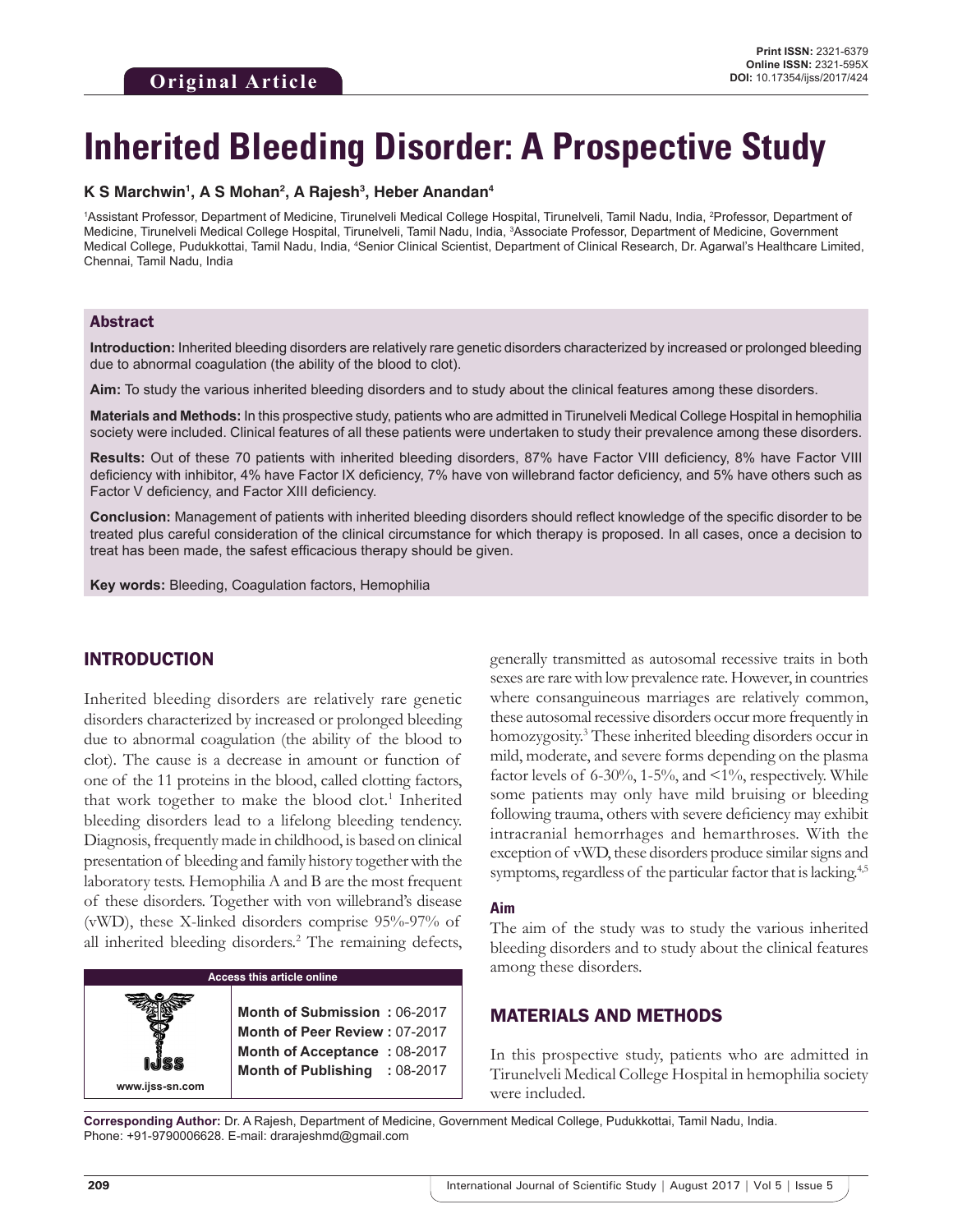#### **Exclusion Criteria**

Patients with other acquired causes of bleeding disorders, patients with bleeding disorders associated with fever and liver diseases. Detailed medical history and physical examination of the patients were taken. Clinical features of all these patients were undertaken to study their prevalence among these disorders.

## RESULTS

In this study, detailed data collection of 70 patients from hemophilia society was taken into account and following conclusions are made. 37% patients were from 11 to 20 years age group followed by 21 to 30 years 26% (Figure 1). 93% of patients were male, 7% were female. (Figure 2). Out of these, 70 patients with inherited bleeding disorders, 87% have Factor VIII deficiency, 8% have Factor VIII deficiency with inhibitor, 4% have Factor IX deficiency, 7% have von willebrand factor deficiency, and 5% have others such as Factor V deficiency, and Factor XIII deficiency (Figure 3). Out of these, 70 patients with these inherited bleeding disorders, 50% have knee joint hemarthrosis, 25% have elbow joint hemarthrosis, 4% have subdural hematoma,







**Figure 2: Gender distribution**

13% have psoas hematoma, 4% have gum bleeding, and 4% have hematuria (Figure 4) .

## **DISCUSSION**

Hemophilia can be referred to as a disorder that causes joint damage leading to limitation in conducting daily activities and changes in social functioning. In developed countries, hemophiliacs have a quality of life very similar to that seen in general population due to the provision of safety factor concentrates and a multidisciplinary comprehensive care approach.6,7 In the opinion of the author, in developing countries like Pakistan, hemophiliacs are not treated with safe products and appropriate quantities of the products because of cost related issues. Hence, the lack of adequate treatment can result in pain, arthropathy, and disability. It is estimated that only 25% of all hemophiliacs around the world receive adequate treatment and most of them die before the age of 20. Despite financial limitations, some developing countries such as Chile, Iran, Venezuela, and Vietnam are optimizing their resources for hemophilia care.<sup>8-10</sup>

Estimations based on the World Federation of Hemophilia annual global surveys indicate that the number of people with hemophilia in the world is approximately 400,000.



**Figure 3: Distribution of bleeding disorder**



**Figure 4: Distribution of clinical features**